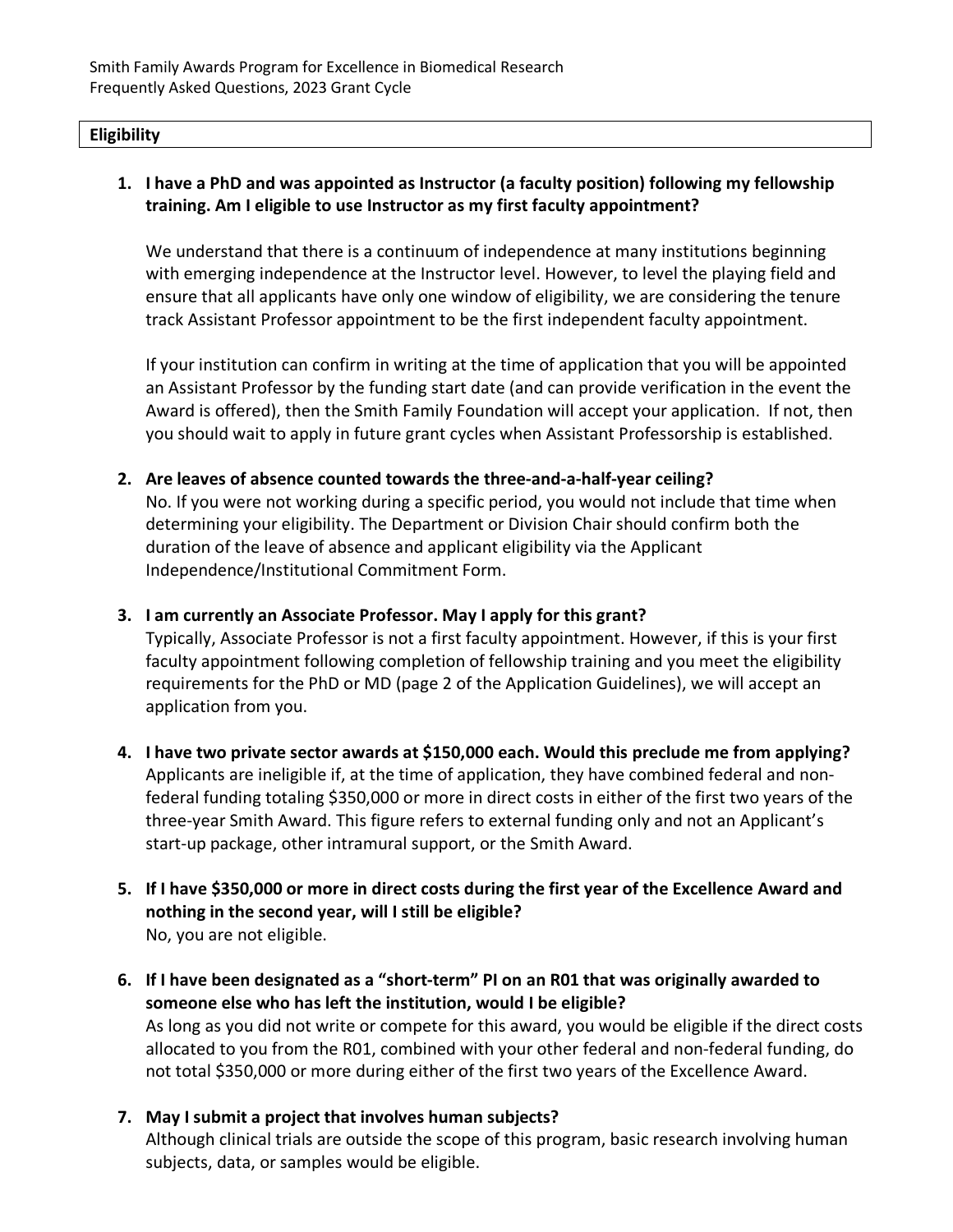- **8. My project involves modeling the impact of different diseases on different populations and how this affects healthcare decisions. Would this be considered "biomedical research?"** The Excellence Awards support traditional laboratory/bench research and do not support health services research.
- **9. My project involves the development of research methods. Is this eligible?**

Methods proposals must have a strong focus on a biological question. Such proposals are only eligible if they originate in a biological question for which the appropriate technology is missing.

## **10. May I list collaborators or a Co-PI on this submission?**

Collaborators may be included on your online application, but the Excellence Awards Program does not recognize a Co-PI or Multiple PIs.

## **11. Shall I include the C.V. of a collaborator?**

Do not append a C.V. for a collaborator but please list collaborators on the online application form. If you are invited to submit a Full application, that person should include a brief letter of collaboration and describe the expertise that s/he is bringing to the project.

**12. If I am offered the Award but cannot accept it, may it be transferred to a collaborator or other individual significantly involved in the project?**

No. The Excellence grant can only be awarded to the Applicant who originally submitted the grant.

## **Application Instructions**

# **1. Is a traditional research proposal required at the Initial Proposal stage?**

No. Please follow the instructions as stated in the Application Guidelines and on the Application Forms. Do not include any supplemental materials.

- **2. How can I incorporate figures, graphs, tables, or pictures into my Initial Research Proposal?** Figures, graphs, tables, or pictures are not required. If they are included, they must fit along with the specific word limits in a text box no larger than a single page. Specific instructions are provided on the application form. Reviewers do not expect to see figures in an initial stage proposal, and unclear or illegible ones are viewed unfavorably.
- **3. May I include supplemental materials such as letters of collaboration/recommendation?** No. Supplemental materials will be removed.
- **4. Does the Full Proposal budget page reflect the actual cost of the project or only what is requested from the Smith Family Foundation?**

This page summarizes what is being requested from the Excellence Awards Program. If the project uses additional support from other sources, those amounts should be noted in the section labeled "Other Support," on the Budget Template form.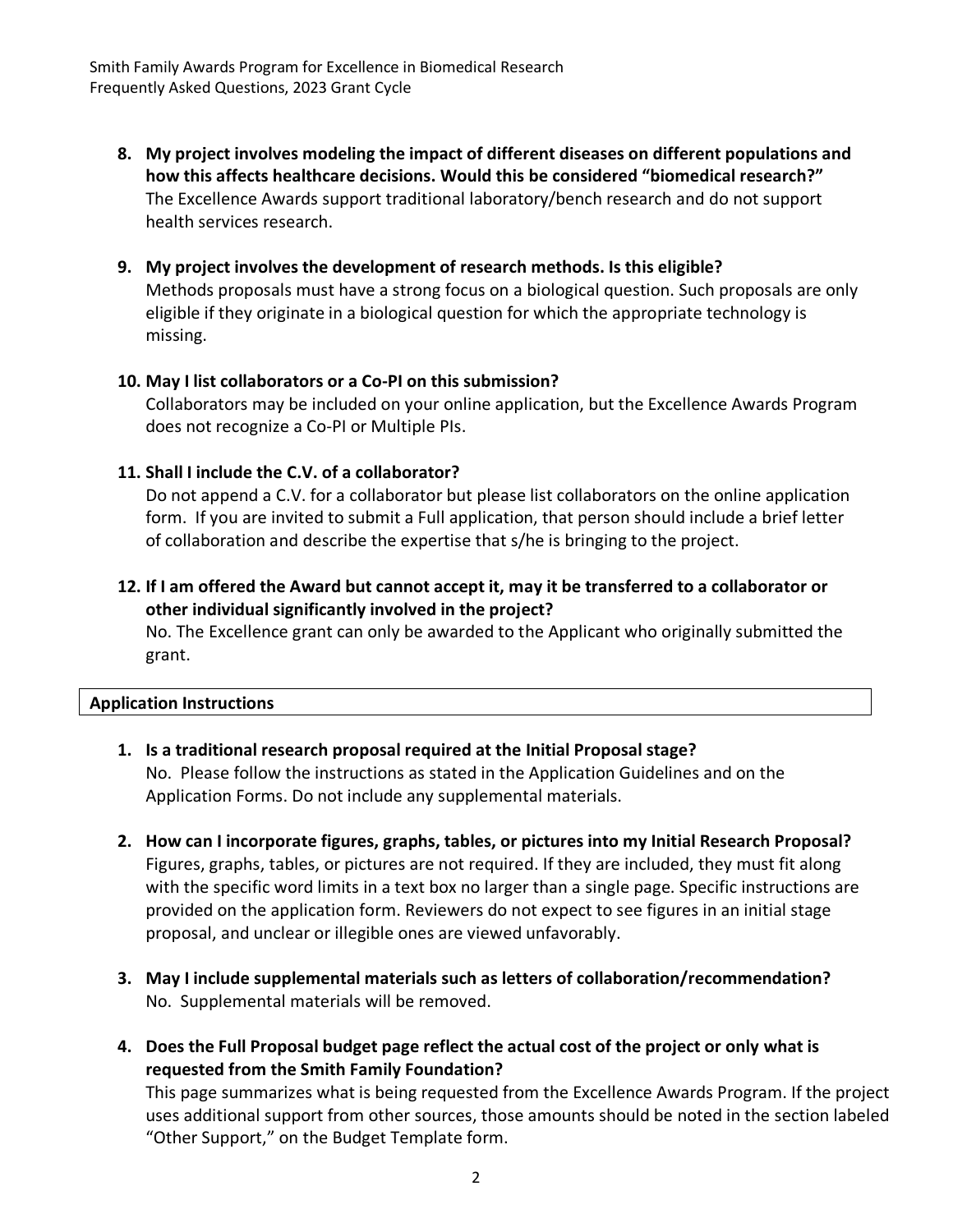**5. Must we commit a certain percentage of time to the Excellence project?**

The Program does not require that a specific percentage of time be allocated to the project. Although salaries requested for the Excellence project must be in proportion to the percent effort on this project, percent effort may exceed the amount of salary support requested.

**6. Are subcontracts allowable costs and where do we note these expenses on the budget worksheet for the Full Proposal?**

The PI is allowed to pay subcontractors including collaborators. Budgets for all subcontracts must be itemized in the relevant Subcontract tabs in the budget worksheet.

- **7. Is graduate student tuition an allowable budget expense?** If the graduate student has a significant role on the proposed project, tuition may be charged as a personnel expense.
- **8. Is there a Biosketch format that I should use?** Applicants must use the new, updated March 2021 NIH Biographical Sketch form, <https://grants.nih.gov/grants/forms/biosketch.htm>
- **9. What is the difference between the "Authorized Institutional Representative" and the "Institutional Officer to Receive Funds?"**

The Authorized Institutional Representative is responsible for research oversight and is often in the Office of Sponsored Programs. This person signs off on the application to ensure that you and the Institution have met the eligibility requirements. The Institutional Officer to Receive Funds is typically the Fiscal Officer and receives award payments, prepares fiscal reports and oversees other financial requirements of your grant.

# **10. Are Letters of Recommendation required in the 2023 Full Proposal?**

No, Letters of Recommendation are not requested or required for the Full Proposal. Unsolicited Letters of Recommendation will not be considered by the committee. The Applicant Independence/Institutional Commitment Form should not be repurposed as a Letter of Recommendation.

**11. Are the headings mentioned in the Full Proposal Research Proposal section required or may other section names be included?**

These sections are required but other subheadings may be added if you wish.

# **Online Submissions**

- **1. Do I also mail a paper copy of the PDF upload?** No, please do not mail a paper copy.
- **2. Where do I get an ORCID ID number?**